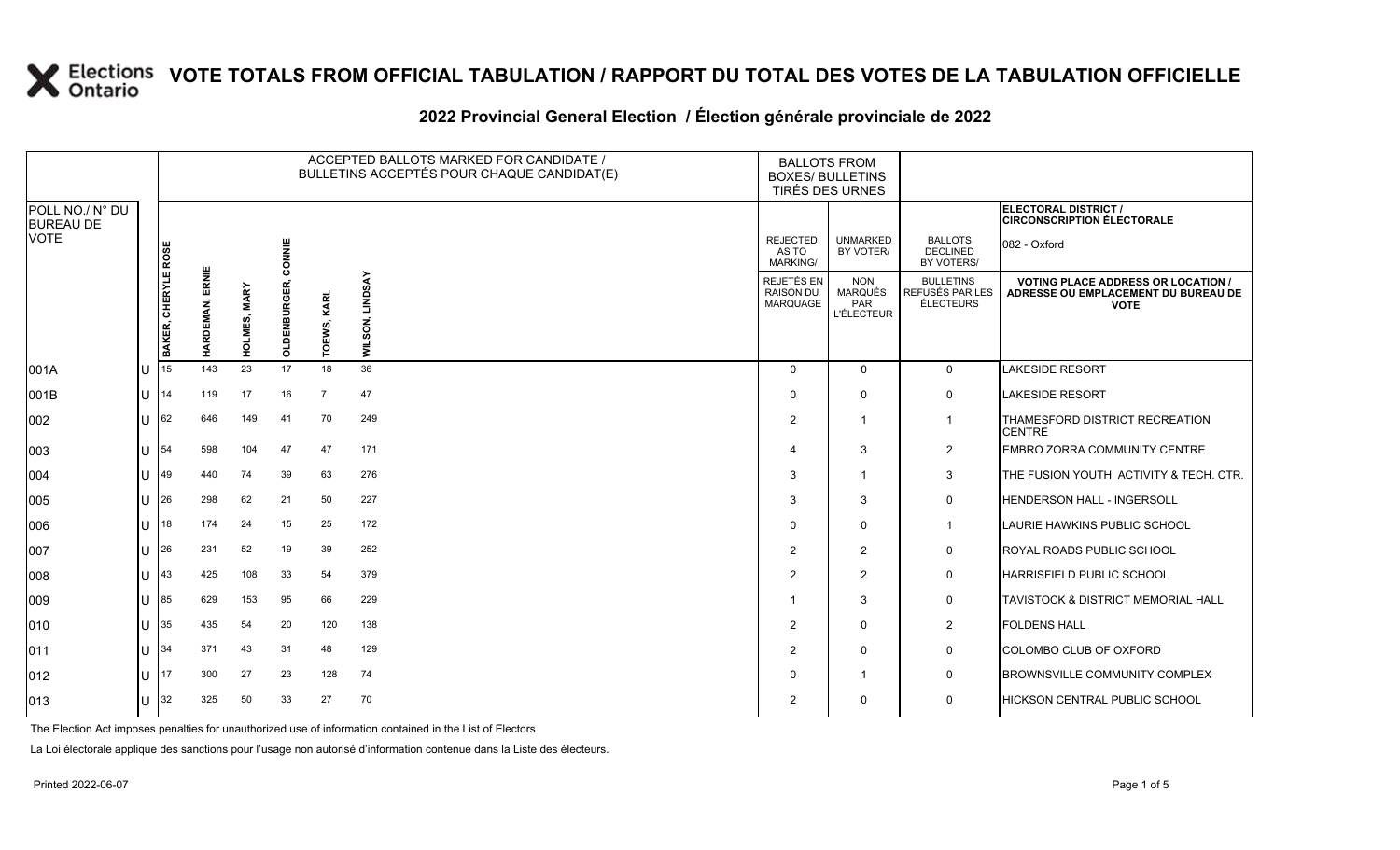|                                             |     |                     |                |              |                |             | ACCEPTED BALLOTS MARKED FOR CANDIDATE /<br>BULLETINS ACCEPTÉS POUR CHAQUE CANDIDAT(E) | <b>BALLOTS FROM</b><br><b>BOXES/ BULLETINS</b><br>TIRÉS DES URNES |                                                          |                                                         |                                                                                                 |
|---------------------------------------------|-----|---------------------|----------------|--------------|----------------|-------------|---------------------------------------------------------------------------------------|-------------------------------------------------------------------|----------------------------------------------------------|---------------------------------------------------------|-------------------------------------------------------------------------------------------------|
| POLL NO./ N° DU<br><b>BUREAU DE</b><br>VOTE |     |                     |                |              |                |             |                                                                                       |                                                                   |                                                          |                                                         | ELECTORAL DISTRICT /<br><b>CIRCONSCRIPTION ÉLECTORALE</b>                                       |
|                                             |     |                     |                |              | CONNIE         |             |                                                                                       | <b>REJECTED</b><br>AS TO<br><b>MARKING/</b>                       | <b>UNMARKED</b><br>BY VOTER/                             | <b>BALLOTS</b><br><b>DECLINED</b><br>BY VOTERS/         | 082 - Oxford                                                                                    |
|                                             |     | BAKER, CHERYLE ROSI | ERNIE<br>HARDE | HOLMES, MARY | OLDENBURGE     | TOEWS, KARL | WILSON, LINDSAY                                                                       | REJETÉS EN<br>RAISON DU<br><b>MARQUAGE</b>                        | <b>NON</b><br><b>MARQUÉS</b><br>PAR<br><b>L'ÉLECTEUR</b> | <b>BULLETINS</b><br>REFUSÉS PAR LES<br><b>ÉLECTEURS</b> | <b>VOTING PLACE ADDRESS OR LOCATION /</b><br>ADRESSE OU EMPLACEMENT DU BUREAU DE<br><b>VOTE</b> |
| 014                                         | IU  | 134                 | 637            | 269          | 48             | 60          | 257                                                                                   | 2                                                                 | 2                                                        | $\overline{4}$                                          | <b>COWAN PARK</b>                                                                               |
| 015                                         | IU  | 62                  | 302            | 116          | 35             | 42          | 261                                                                                   | 4                                                                 | 3                                                        | 2                                                       | CENTRAL PUBLIC SCHOOL                                                                           |
| 016                                         | IU  | 23                  | 213            | 98           | 24             | 19          | 147                                                                                   | 3                                                                 | $\overline{1}$                                           | 0                                                       | UNIFOR HALL LOCAL 636                                                                           |
| 017                                         | IU. | 43                  | 377            | 130          | 36             | 49          | 270                                                                                   |                                                                   | $\mathbf 0$                                              | $\overline{2}$                                          | NORTHDALE PUBLIC SCHOOL                                                                         |
| 019                                         | ΙU  | 76                  | 753            | 239          | 72             | 82          | 449                                                                                   |                                                                   | 4                                                        | $\overline{1}$                                          | MARANATHA CHRISTIAN REFORMED<br><b>CHURCH</b>                                                   |
| 020                                         | IU. | 55                  | 430            | 130          | 44             | 54          | 278                                                                                   |                                                                   | $\mathbf 0$                                              | 0                                                       | <b>OXFORD AUDITORIUM</b>                                                                        |
| 021                                         | IU. | $ 12\rangle$        | 144            | 47           | $\overline{4}$ | 9           | 28                                                                                    | $\Omega$                                                          | $\mathbf 0$                                              | 0                                                       | <b>LAKESIDE ESTATES IV</b>                                                                      |
| 022                                         | IU  | 16                  | 126            | 46           | $\overline{7}$ | 6           | 37                                                                                    |                                                                   | $\overline{4}$                                           | 0                                                       | <b>LAKESIDE ESTATES I</b>                                                                       |
| 023                                         | IU  | 63                  | 827            | 315          | 56             | 72          | 425                                                                                   |                                                                   | $\overline{4}$                                           | 3                                                       | ICOVENANT CHRISTIAN REFORMED CHURCH                                                             |
| 024                                         | IU  | 28                  | 268            | 76           | 19             | 32          | 137                                                                                   |                                                                   | 0                                                        | 0                                                       | <b>ST. DAVID'S UNITED CHURCH</b>                                                                |
| 025                                         | IU  | 60                  | 567            | 131          | 28             | 83          | 288                                                                                   | 3                                                                 | $\overline{1}$                                           | 4                                                       | <b>SALVATION ARMY WOODSTOCK COMM.</b><br><b>CHURCH</b>                                          |
| 026                                         | IU  | 56                  | 411            | 112          | 15             | 62          | 162                                                                                   | 3                                                                 | $\mathbf{1}$                                             | $\overline{1}$                                          | TILLSONBURG ALLIANCE CHURCH                                                                     |
| 027                                         | ПT  | l 14                | 295            | 94           | 22             | 22          | 190                                                                                   |                                                                   | 2                                                        | $\overline{1}$                                          | THE ROCK COMMUNITY CHURCH -<br><b>WOODSTOCK</b>                                                 |
|                                             |     |                     |                |              |                |             |                                                                                       |                                                                   |                                                          |                                                         |                                                                                                 |

#### **2022 Provincial General Election / Élection générale provinciale de 2022**

The Election Act imposes penalties for unauthorized use of information contained in the List of Electors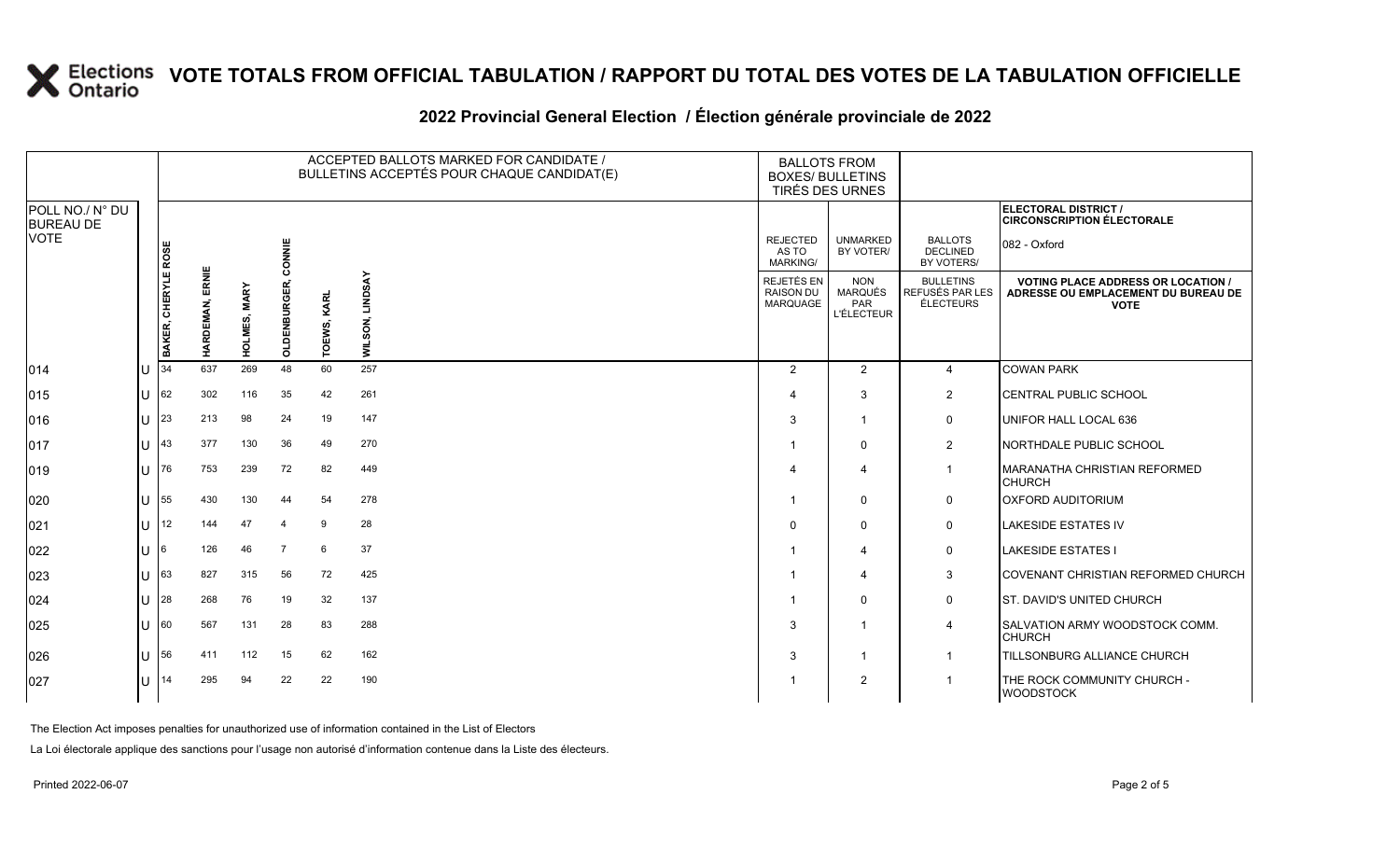|                                     |              |                            |                           |                        |            |                | ACCEPTED BALLOTS MARKED FOR CANDIDATE /<br>BULLETINS ACCEPTÉS POUR CHAQUE CANDIDAT(E) | <b>BALLOTS FROM</b><br><b>BOXES/ BULLETINS</b><br>TIRÉS DES URNES |                                                          |                                                  |                                                                                                 |
|-------------------------------------|--------------|----------------------------|---------------------------|------------------------|------------|----------------|---------------------------------------------------------------------------------------|-------------------------------------------------------------------|----------------------------------------------------------|--------------------------------------------------|-------------------------------------------------------------------------------------------------|
| POLL NO./ N° DU<br><b>BUREAU DE</b> |              |                            |                           |                        |            |                |                                                                                       |                                                                   |                                                          |                                                  | <b>ELECTORAL DISTRICT /</b><br><b>CIRCONSCRIPTION ÉLECTORALE</b>                                |
| VOTE                                |              |                            |                           |                        | CONNIE     |                |                                                                                       | <b>REJECTED</b><br>AS TO<br><b>MARKING/</b>                       | <b>UNMARKED</b><br>BY VOTER/                             | <b>BALLOTS</b><br><b>DECLINED</b><br>BY VOTERS/  | 082 - Oxford                                                                                    |
|                                     |              | BAKER, CHERYLE ROSI        | ERNIE<br>퍔<br><b>HARI</b> | <b>MARY</b><br>HOLMES, | OLDENBURGE | TOEWS, KARL    | <b>LINDSAY</b><br>WILSON,                                                             | <b>REJETÉS EN</b><br><b>RAISON DU</b><br>MARQUAGE                 | <b>NON</b><br>MARQUÉS<br><b>PAR</b><br><b>L'ÉLECTEUR</b> | <b>BULLETINS</b><br>REFUSÉS PAR LES<br>ÉLECTEURS | <b>VOTING PLACE ADDRESS OR LOCATION /</b><br>ADRESSE OU EMPLACEMENT DU BUREAU DE<br><b>VOTE</b> |
| 028                                 | U            | 54                         | 688                       | 219                    | 26         | 93             | 244                                                                                   | $\overline{a}$                                                    | 6                                                        | $\Omega$                                         | HICKORY HILLS RESIDENTS ASSOCIATION                                                             |
| 029                                 |              | <b>U</b> 49                | 441                       | 109                    | 35         | 91             | 207                                                                                   | $\overline{2}$                                                    | -1                                                       | 3                                                | NORTH BROADWAY BAPTIST CHURCH                                                                   |
| 030                                 | $\mathbf{L}$ | 62                         | 786                       | 96                     | 31         | 326            | 195                                                                                   |                                                                   | $\mathbf 0$                                              | 8                                                | NORWICH COMMUNITY CENTRE                                                                        |
| 031                                 | ΠT           | 18                         | 305                       | 27                     | 14         | 215            | 89                                                                                    |                                                                   | $\mathbf{0}$                                             | $\overline{1}$                                   | MOUNT ELGIN COMMUNITY CENTRE                                                                    |
| 032                                 |              | <b>U</b> 178               | 698                       | 118                    | 39         | 251            | 298                                                                                   |                                                                   | 0                                                        | $\mathbf{1}$                                     | TILLSONBURG COMMUNITY CENTRE                                                                    |
| 033                                 | $\mathbf{L}$ | 147                        | 507                       | 77                     | 31         | 37             | 166                                                                                   |                                                                   | $\overline{1}$                                           | $\mathbf{1}$                                     | <b>INNERKIP COMMUNITY CENTRE</b>                                                                |
| 034                                 | U            | 21                         | 360                       | 32                     | 12         | 138            | 87                                                                                    |                                                                   | $\overline{2}$                                           | $\overline{1}$                                   | <b>OXFORD CENTRE HALL</b>                                                                       |
| 035                                 |              | $\lfloor$   $\rfloor$   40 | 245                       | 55                     | 45         | 31             | 90                                                                                    |                                                                   | $\mathbf 0$                                              | $\mathbf{1}$                                     | <b>BRIGHT COMMUNITY CENTRE</b>                                                                  |
| 036                                 | $\mathbf{L}$ | 16                         | 236                       | 26                     | 5          | 312            | 48                                                                                    | $\Omega$                                                          | $\overline{1}$                                           | $\overline{2}$                                   | HERITAGE REFORMED CONGREGATION                                                                  |
| 037                                 | U            | 25                         | 357                       | 39                     | 21         | 196            | 57                                                                                    | $\Omega$                                                          | -1                                                       | 0                                                | OTTER CREEK GOLF CLUB                                                                           |
| 038                                 |              | IU 170                     | 381                       | 76                     | 50         | 44             | 134                                                                                   | $\overline{2}$                                                    | $\mathbf 0$                                              | $\mathbf 1$                                      | PLATTSVILLE & DISTRICT PUBLIC SCHOOL                                                            |
| 039                                 | ΠT           | 170                        | 650                       | 92                     | 73         | 114            | 170                                                                                   | $\Omega$                                                          | 2                                                        | $\mathbf{1}$                                     | PRINCETON LIBRARY AND DISTRICT<br><b>MUSEUM</b>                                                 |
| 040                                 | ΙU           | <b>154</b>                 | 373                       | 82                     | 53         | 26             | 137                                                                                   |                                                                   | -1                                                       | 5                                                | DRUMBO AGRICULTURAL SOCIETY                                                                     |
| 400                                 |              | $ U $ <sup>11</sup>        | 52                        | 18                     | -1         | $\overline{1}$ | 22                                                                                    |                                                                   | -1                                                       | $\overline{2}$                                   | <b>JULIANA PLACE I</b>                                                                          |

#### **2022 Provincial General Election / Élection générale provinciale de 2022**

The Election Act imposes penalties for unauthorized use of information contained in the List of Electors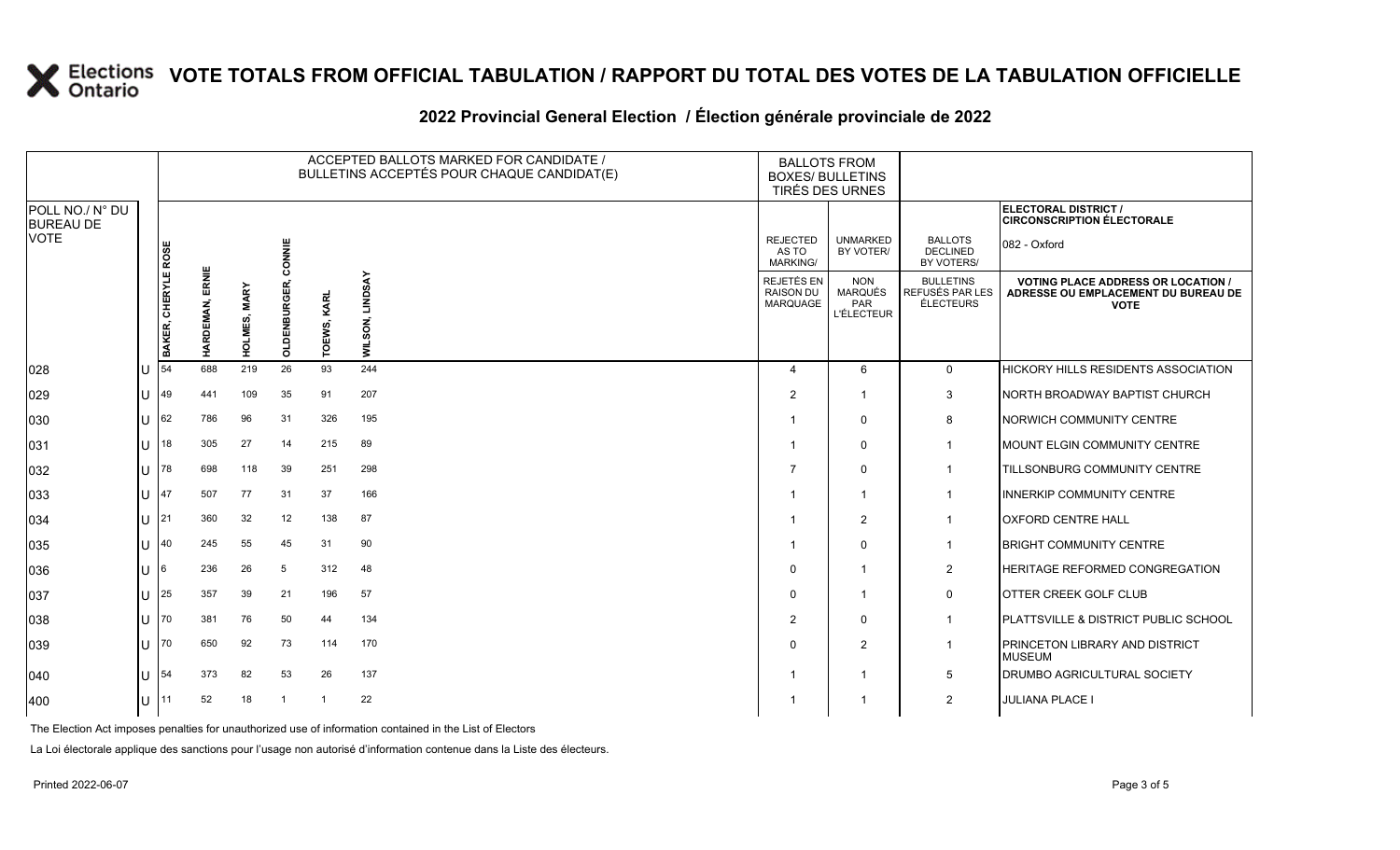### **2022 Provincial General Election / Élection générale provinciale de 2022**

|                                     |              | ACCEPTED BALLOTS MARKED FOR CANDIDATE /<br>BULLETINS ACCEPTÉS POUR CHAQUE CANDIDAT(E) |                        |              |                |                |                                   | <b>BALLOTS FROM</b><br><b>BOXES/ BULLETINS</b><br>TIRÉS DES URNES |                                                   |                                                  |                                                                                                 |
|-------------------------------------|--------------|---------------------------------------------------------------------------------------|------------------------|--------------|----------------|----------------|-----------------------------------|-------------------------------------------------------------------|---------------------------------------------------|--------------------------------------------------|-------------------------------------------------------------------------------------------------|
| POLL NO./ N° DU<br><b>BUREAU DE</b> |              |                                                                                       |                        |              |                |                |                                   |                                                                   |                                                   |                                                  | ELECTORAL DISTRICT /<br><b>CIRCONSCRIPTION ÉLECTORALE</b>                                       |
| <b>VOTE</b>                         |              |                                                                                       |                        |              | CONNIE         |                |                                   | <b>REJECTED</b><br>AS TO<br>MARKING/                              | <b>UNMARKED</b><br>BY VOTER/                      | <b>BALLOTS</b><br><b>DECLINED</b><br>BY VOTERS/  | 082 - Oxford                                                                                    |
|                                     |              | BAKER, CHERYLE ROSE                                                                   | <b>HARDEMAN, ERNIE</b> | HOLMES, MARY | OLDENBURGER,   | TOEWS, KARL    | <b>LINDSAY</b><br>WILSON,         | <b>REJETÉS EN</b><br><b>RAISON DU</b><br>MARQUAGE                 | <b>NON</b><br>MARQUÉS<br>PAR<br><b>L'ÉLECTEUR</b> | <b>BULLETINS</b><br>REFUSÉS PAR LES<br>ÉLECTEURS | <b>VOTING PLACE ADDRESS OR LOCATION /</b><br>ADRESSE OU EMPLACEMENT DU BUREAU DE<br><b>VOTE</b> |
| 401                                 | U            |                                                                                       | 70                     | 17           | 5              | 5              | 13                                | $\Omega$                                                          | $\Omega$                                          | $\mathbf 0$                                      | <b>JULIANA PLACE II</b>                                                                         |
| 402                                 | U            | 8                                                                                     | 67                     | 17           |                | $\overline{4}$ | 19                                | $\Omega$                                                          | 0                                                 | 0                                                | <b>CANTERBURY PLACE II</b>                                                                      |
| 700                                 | U            | 2                                                                                     | 19                     |              | 3              |                | $\overline{2}$                    |                                                                   | -1                                                | 0                                                | <b>SECORD TRAILS CARE COMMUNITY</b>                                                             |
| 701                                 |              |                                                                                       |                        |              |                |                | COMBINED WITH 700 / COMBINÉ À 700 |                                                                   |                                                   |                                                  |                                                                                                 |
| 702                                 | $\cup$       |                                                                                       | 28                     | 6            |                | $\mathbf 0$    | 6                                 | $\Omega$                                                          | 0                                                 | -1                                               | WOODINGFORD LODGE- INGERSOLL                                                                    |
| 703                                 | $\cup$       | 3                                                                                     | 24                     | 10           | $\overline{2}$ | 3              | 5                                 |                                                                   |                                                   | 0                                                | <b>PEOPLECARE TAVISTOCK</b>                                                                     |
| 704                                 |              |                                                                                       |                        |              |                |                | COMBINED WITH 703 / COMBINÉ À 703 |                                                                   |                                                   |                                                  |                                                                                                 |
| 705                                 | $\mathbf{U}$ | 5                                                                                     | 61                     | 32           | 3              | $\mathbf{1}$   | 5                                 | $\Omega$                                                          | $\Omega$                                          | 0                                                | CHARTWELL OXFORD GARDENS RET. RES.                                                              |
| 706                                 | U            | $\overline{2}$                                                                        | 21                     | 6            | $\mathbf 0$    | $\mathbf 0$    | 5                                 | $\overline{2}$                                                    | $\Omega$                                          | 0                                                | <b>PARK PLACE RETIREMENT RESIDENCE</b>                                                          |
| 707                                 | $\mathbf{U}$ | 5                                                                                     | 26                     | 8            | -1             | 5              | 5                                 | $\Omega$                                                          | 0                                                 | $\mathbf 1$                                      | WOODINGFORD LODGE-WOODSTOCK                                                                     |
| 708                                 | $\mathbf{U}$ |                                                                                       | 65                     | 12           | -1             | $\mathbf 0$    | 5                                 |                                                                   | $\Omega$                                          | $\Omega$                                         | <b>CEDARVIEW GRACIOUS RETIREMENT LIVING</b>                                                     |
| 709                                 |              |                                                                                       |                        |              |                |                | COMBINED WITH 706 / COMBINÉ À 706 |                                                                   |                                                   |                                                  |                                                                                                 |
| 710                                 | $\mathbf{U}$ | 5                                                                                     | 50                     | 13           | 2              | 3              | 9                                 | 4                                                                 | -1                                                | 0                                                | CARESSANT CARE WOODSTOCK                                                                        |
| 711                                 |              |                                                                                       | 25                     |              | 3              | $\mathbf 0$    | $\overline{4}$                    | $\Omega$                                                          |                                                   | $\Omega$                                         | TILLSONBURG RETIREMENT RESIDENCE                                                                |

The Election Act imposes penalties for unauthorized use of information contained in the List of Electors